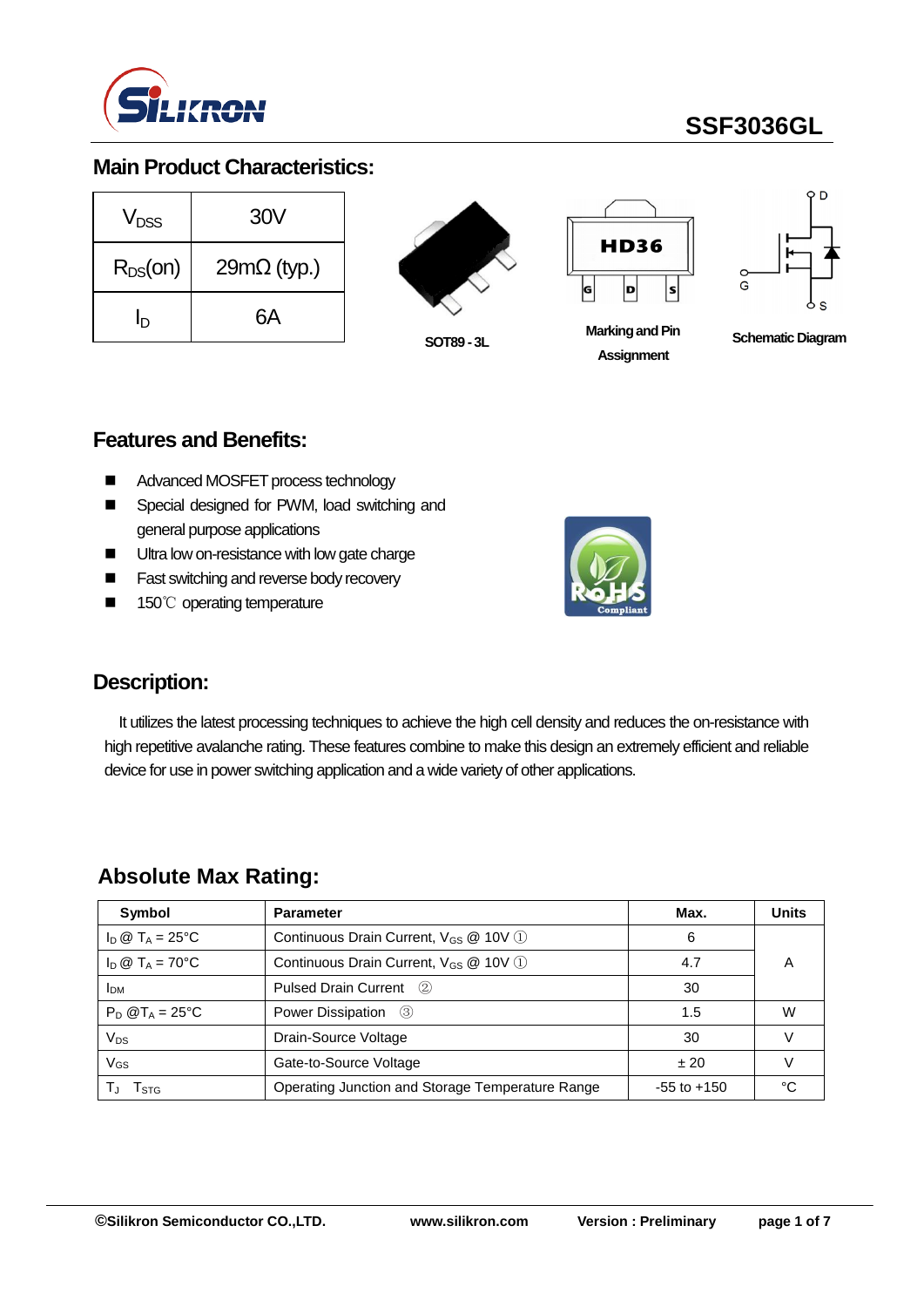

## **Thermal Resistance**

| Symbol                            | <b>Characterizes</b>                    | тур. | Max. | Units          |
|-----------------------------------|-----------------------------------------|------|------|----------------|
| $R_{\theta$ JC                    | Junction-to-case 3                      | —    | 30   | $^{\circ}$ C/W |
| $\mathsf{R}_{\theta \mathsf{JA}}$ | Junction-to-ambient ( $t \le 10$ s) (4) |      | 85   | $^{\circ}$ C/W |

## **Electrical Characterizes** @T<sub>A</sub>=25℃ unless otherwise specified

| Symbol                  | <b>Parameter</b>                     | Min. | Typ. | Max.   | <b>Units</b> | <b>Conditions</b>                     |  |
|-------------------------|--------------------------------------|------|------|--------|--------------|---------------------------------------|--|
| $V_{(BR)DSS}$           | Drain-to-Source breakdown voltage    | 30   |      |        | V            | $V_{GS} = 0V$ , $I_D = 250 \mu A$     |  |
|                         |                                      |      | 29   | 35     |              | $V_{GS} = 4.5V, I_D = 5A$             |  |
| $R_{DS(on)}$            | Static Drain-to-Source on-resistance |      | 36   | 40     | $m\Omega$    | $V_{GS} = 2.5 V, I_D = 4A$            |  |
| $V_{GS(th)}$            | Gate threshold voltage               | 0.5  | 0.9  | 1.5    | V            | $V_{DS} = V_{GS}$ , $I_D = 250 \mu A$ |  |
| <b>I</b> <sub>pss</sub> | Drain-to-Source leakage current      |      |      | 1      | μA           | $V_{DS} = 24V$ , $V_{GS} = 0V$        |  |
|                         |                                      |      |      | 100    |              | $V_{GS} = 20V$                        |  |
| <b>I</b> GSS            | Gate-to-Source forward leakage       |      |      | $-100$ | nA           | $V_{GS} = -20V$                       |  |
| $Q_{q}$                 | Total gate charge                    |      | 5.8  |        |              | $I_D = 5A$ ,                          |  |
| $Q_{gs}$                | Gate-to-Source charge                |      | 2.3  |        | nC           | $V_{DS}$ = 15V,                       |  |
| $Q_{gd}$                | Gate-to-Drain("Miller") charge       |      | 2.1  |        |              | $V_{GS} = 4.5V$                       |  |
| $t_{d(on)}$             | Turn-on delay time                   |      | 2.3  |        |              |                                       |  |
| $t_{r}$                 | Rise time                            |      | 7.5  |        |              | $V_{GS}$ = 10V, $V_{DS}$ = 15V,       |  |
| $t_{d(\text{off})}$     | Turn-Off delay time                  |      | 21.8 |        | ns           | $RGEN=3.3\Omega$<br>$I_D = 5A$        |  |
| $t_{\rm f}$             | Fall time                            |      | 3.9  |        |              |                                       |  |
| $C_{\text{iss}}$        | Input capacitance                    |      | 570  |        |              | $V_{GS} = 0V$                         |  |
| $C_{\rm oss}$           | Output capacitance                   |      | 80   |        | pF           | $V_{DS} = 15V$                        |  |
| $C_{\text{rss}}$        | Reverse transfer capacitance         |      | 62   |        |              | $f = 1$ MHz                           |  |

# **Source-Drain Ratings and Characteristics**

| Symbol                  | <b>Parameter</b>                 | Min. | Typ. | Max. | <b>Units</b> | <b>Conditions</b>          |
|-------------------------|----------------------------------|------|------|------|--------------|----------------------------|
|                         | <b>Continuous Source Current</b> |      |      | 5.8  |              | MOSFET symbol<br>QD        |
| $\mathsf{I}_\mathsf{S}$ | (Body Diode) 1                   |      |      |      |              | showing the<br>$\vdash$    |
|                         | <b>Pulsed Source Current</b>     |      |      |      | Α            | integral reverse<br>φs.    |
| $I_{SM}$                | (Body Diode) 1                   |      |      | 30   |              | p-n junction diode.        |
| $V_{\textrm{SD}}$       | Diode Forward Voltage            |      |      | 1.2  | ٧            | $I_s = 3A$ , $V_{GS} = 0V$ |
| trr                     | Reverse Recovery Time            |      | 18   |      | ns           | $IS=5A$ , di/dt=100A/us    |
| Qrr                     | Reverse Recovery Charge          |      | 1.02 |      | nC           |                            |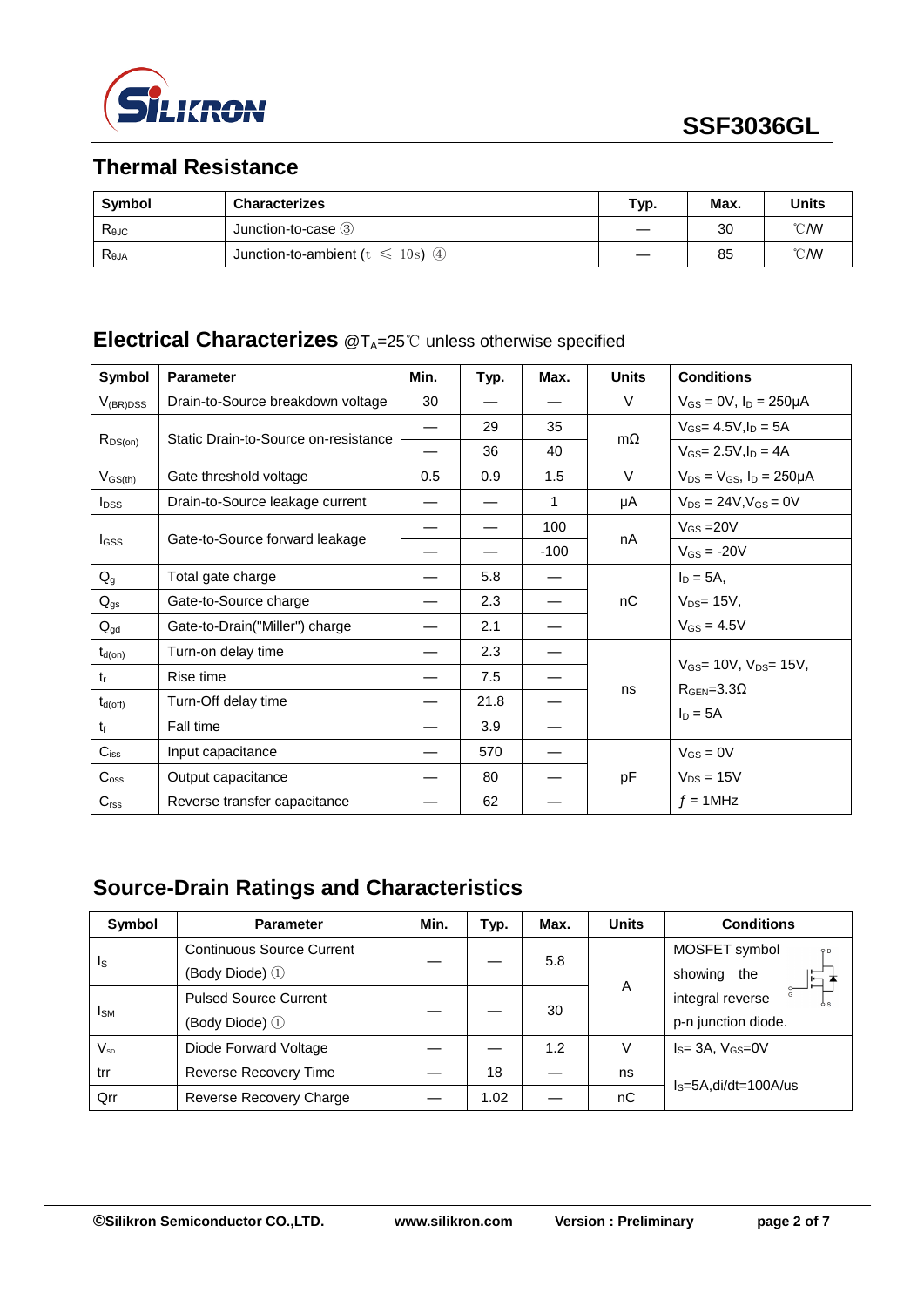

### **Test Circuits and Waveforms**

**EAS Test Circuit:** Gate charge test circuit:





**Switching Time Test Circuit: Switching Waveforms:**





#### **Notes:**

- ①Calculated continuous current based on maximum allowable junction temperature.
- ②Repetitive rating; pulse width limited by max. junction temperature.
- ③The power dissipation PD is based on max. junction temperature, using junction-to-case thermal resistance.
- ④The value of RθJA is measured with the device mounted on 1 in 2 FR-4 board with 2oz. Copper, in a still air environment with TA =25°C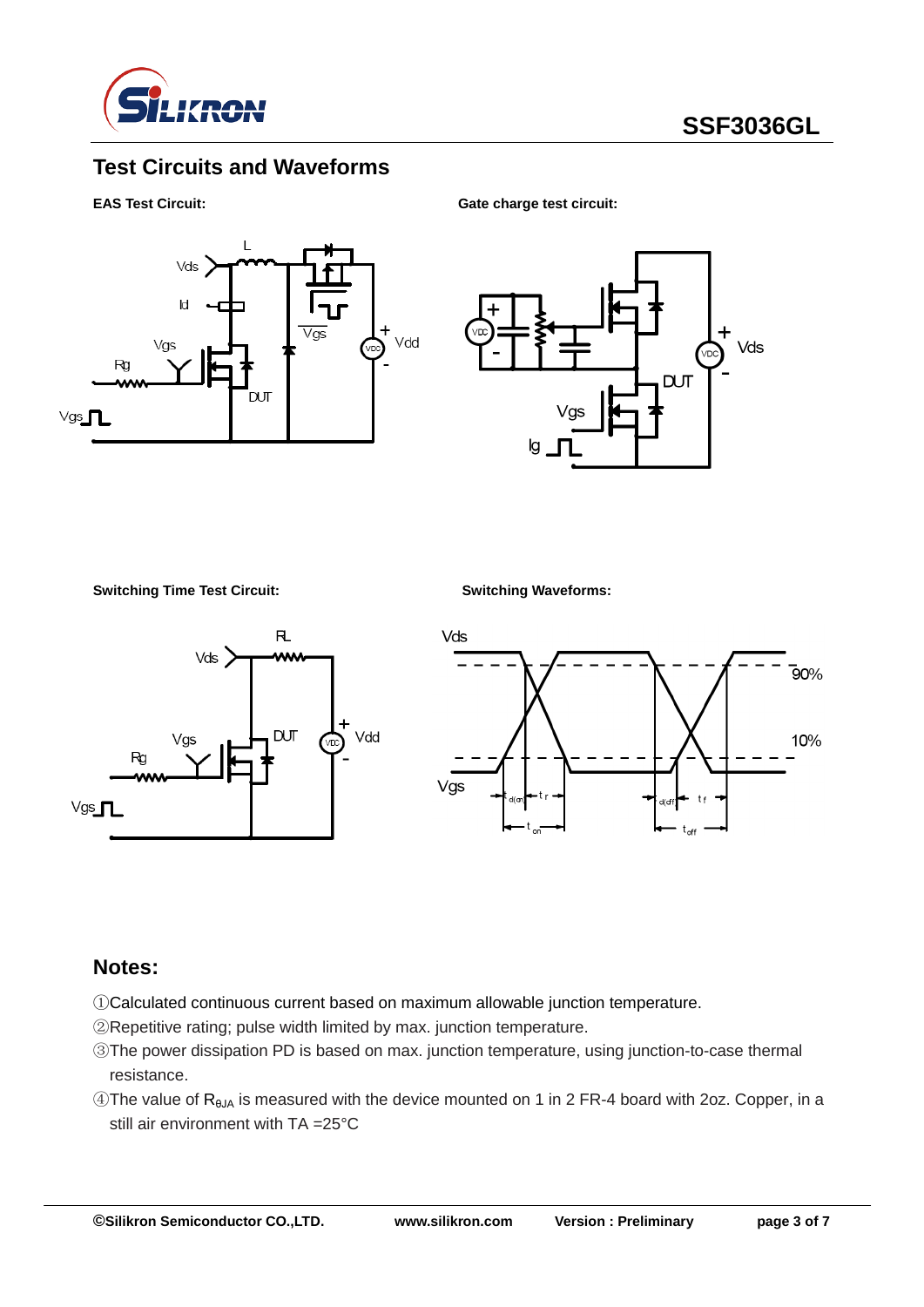

## **Typical Electrical and Thermal Characteristics**





**Figure 3. Forward Characteristics of Reverse Figure 4. Gate Charge Characteristics**



**Figure 1.Typical Output Characteristics Figure 2.On-Resistance vs. Gate-Source Voltage**





**Figure 5. Capacitance Figure 6. Safe Operation Area**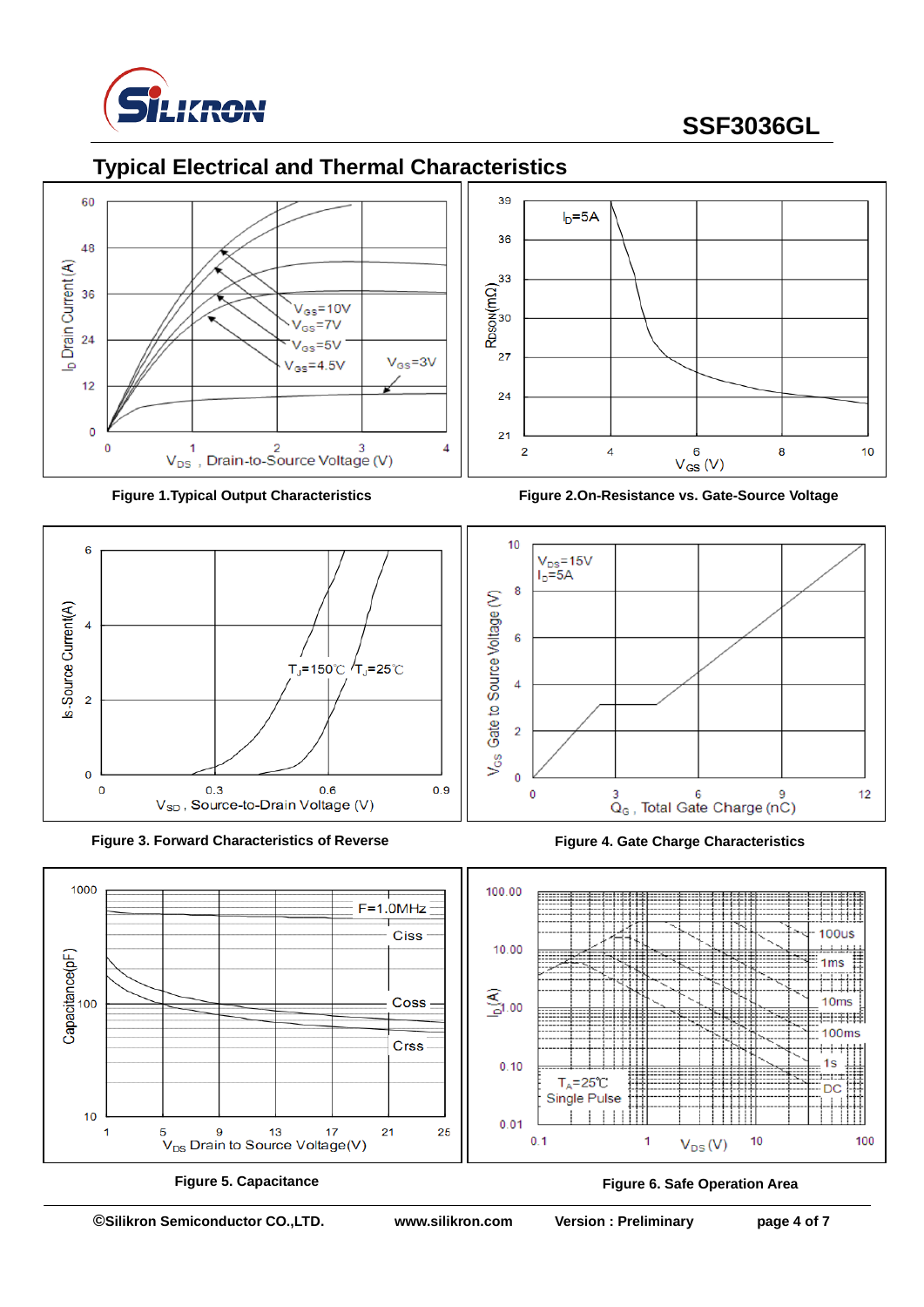



# **Typical Electrical and Thermal Characteristics**

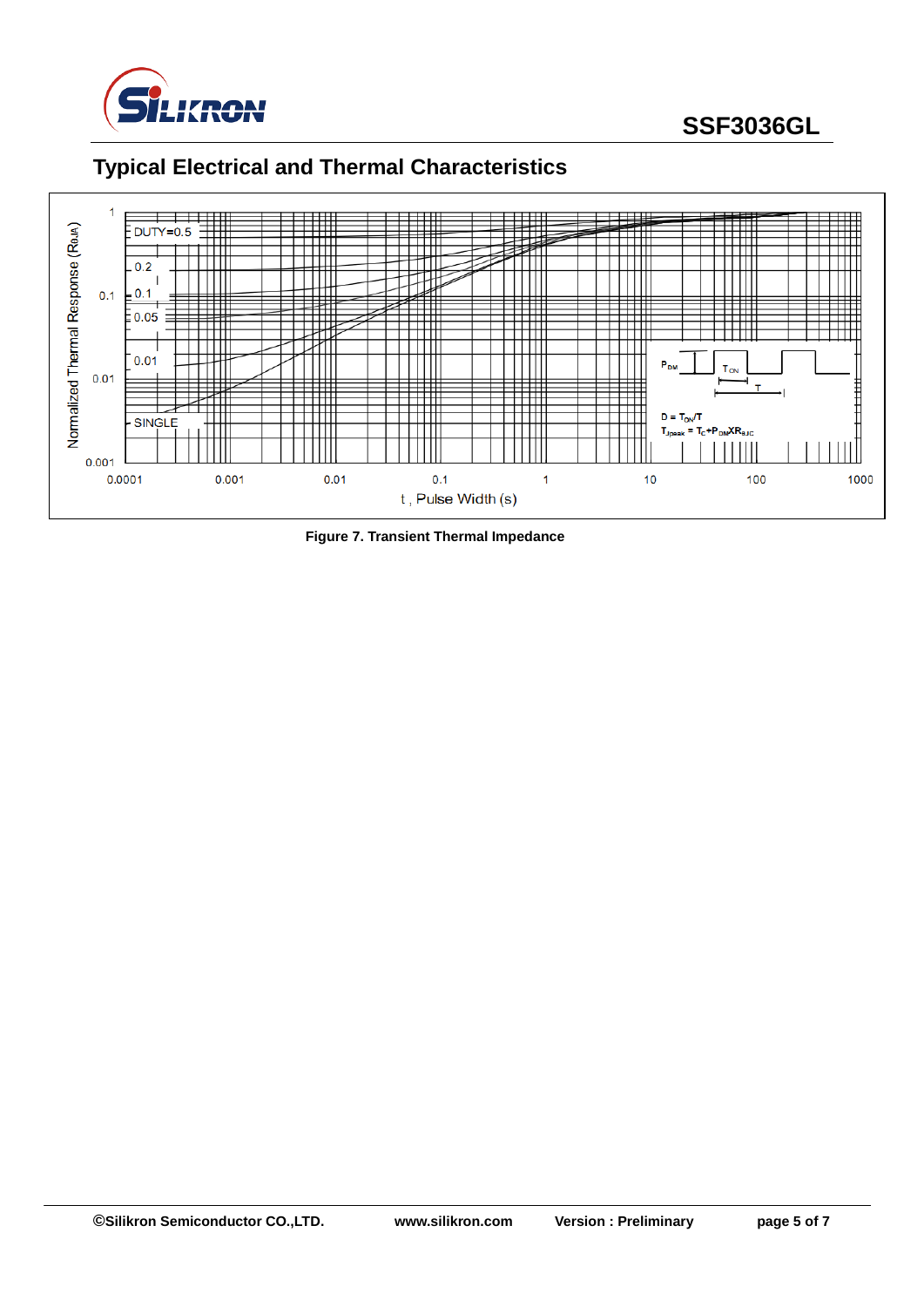

## **Mechanical Data**:



| Symbol         |           | <b>Dimensions In Millimeters</b> | <b>Dimensions In Inches</b> |           |  |
|----------------|-----------|----------------------------------|-----------------------------|-----------|--|
|                | Min       | Max                              | Min                         | Max       |  |
|                | 1.400     | 1.600                            | 0.055                       | 0.063     |  |
| b              | 0.350     | 0.520                            | 0.013                       | 0.197     |  |
| b1             | 0.400     | 0.580                            | 0.016                       | 0.023     |  |
| C              | 0.350     | 0.440                            | 0.014                       | 0.017     |  |
| D              | 4.400     | 4.600<br>0.173                   |                             | 0.181     |  |
| D <sub>1</sub> |           | 1.550 REF                        |                             | 0.061 REF |  |
| Ε              | 2.350     | 2.550                            | 0.091                       | 0.102     |  |
| E1             | 3.940     | 4.250                            | 0.155                       | 0.167     |  |
| е              | 1.500 TYP |                                  |                             | 0.060TYP  |  |
| e1             | 3.000 TYP |                                  |                             | 0.118TYP  |  |
|                | 0.900     | 1.100                            | 0.035                       | 0.047     |  |